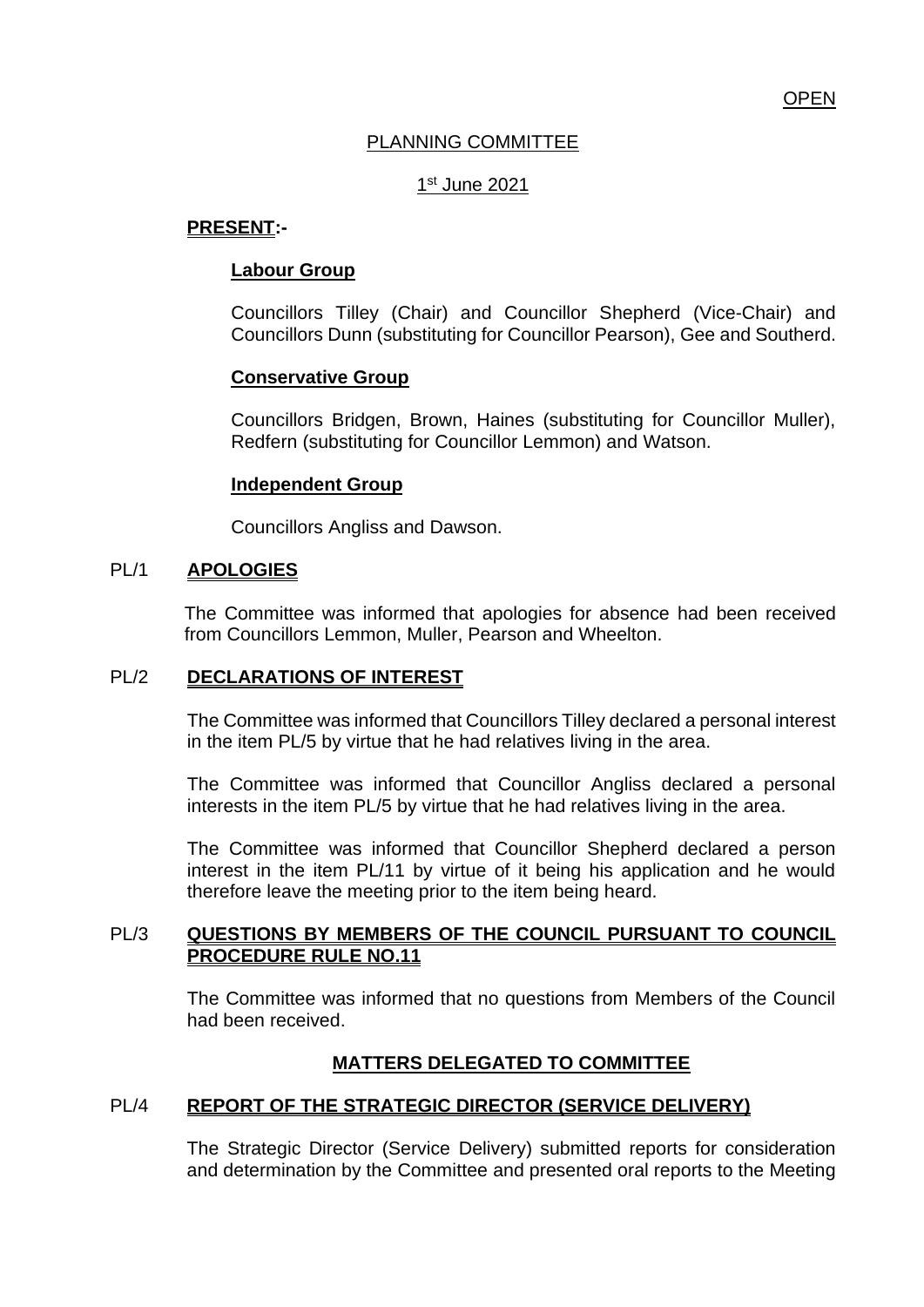to update Members as necessary. Consideration was then given thereto and decisions were reached as indicated.

## PL/5 **THE ERECTION OF 100% AFFORDABLE 70 UNIT RESIDENTIAL SCHEME WITH ASSOCIATED WORKS ON LAND AT SK2817 5619 OFF OAK CLOSE, CASTLE GRESLEY, SWADLINCOTE, DERBYSHIRE**

The Head of Planning and Strategic Housing appraised the Committee of proposal highlighting the key points such as wheelchair access as standard, drainage, landscaping, and design. Members were asked to consider and an additional condition that would ensure the delivery of 100% affordable housing.

An objector and the Applicant's Agent attended the Committee Meeting and addressed Members regarding the application.

As the Local Ward Member Councillor Pegg and raised concerns on behalf of the local residents.

Members raised concerns regarding amenity, the removal of Permitted Development Rights, over development, the minimal Section 106 Agreement contributions, unresolved flooding issues and compatibility with the Local Plan.

The Head of Planning and Strategic Housing informed the Committee that all technical flood consultees were of the opinion that there would be a net betterment to the flood risk and that there was a balance between Section 106 Agreement funding and the 100% affordable housing.

# *RESOLVED:*

*That planning permission be refused contrary to the recommendations in the report of the Strategic Director (Service Delivery), due to the Section 106 Contributions were non-compliant, over development and it was not consistent with the Local Plan.* 

# PL/6 **THE ERECTION OF 10 DWELLINGS WITH ACCESS AND ASSOCIATED WORKS AT 23 YORK ROAD, CHURCH GRESLEY, SWADLINCOTE, DE11 9QG**

The Senior Planning Officer appraised the Committee regarding the resubmitted proposal and outlined the amendments and recommendations for approval.

The Applicant's Agent attended the Committee Meeting and addressed Members regarding the application.

Councillor Southern raised a query regarding the Section 106 Agreement and the Senior Planning Officer informed the Committee that the application did not provide Section 106 Agreement Contributions.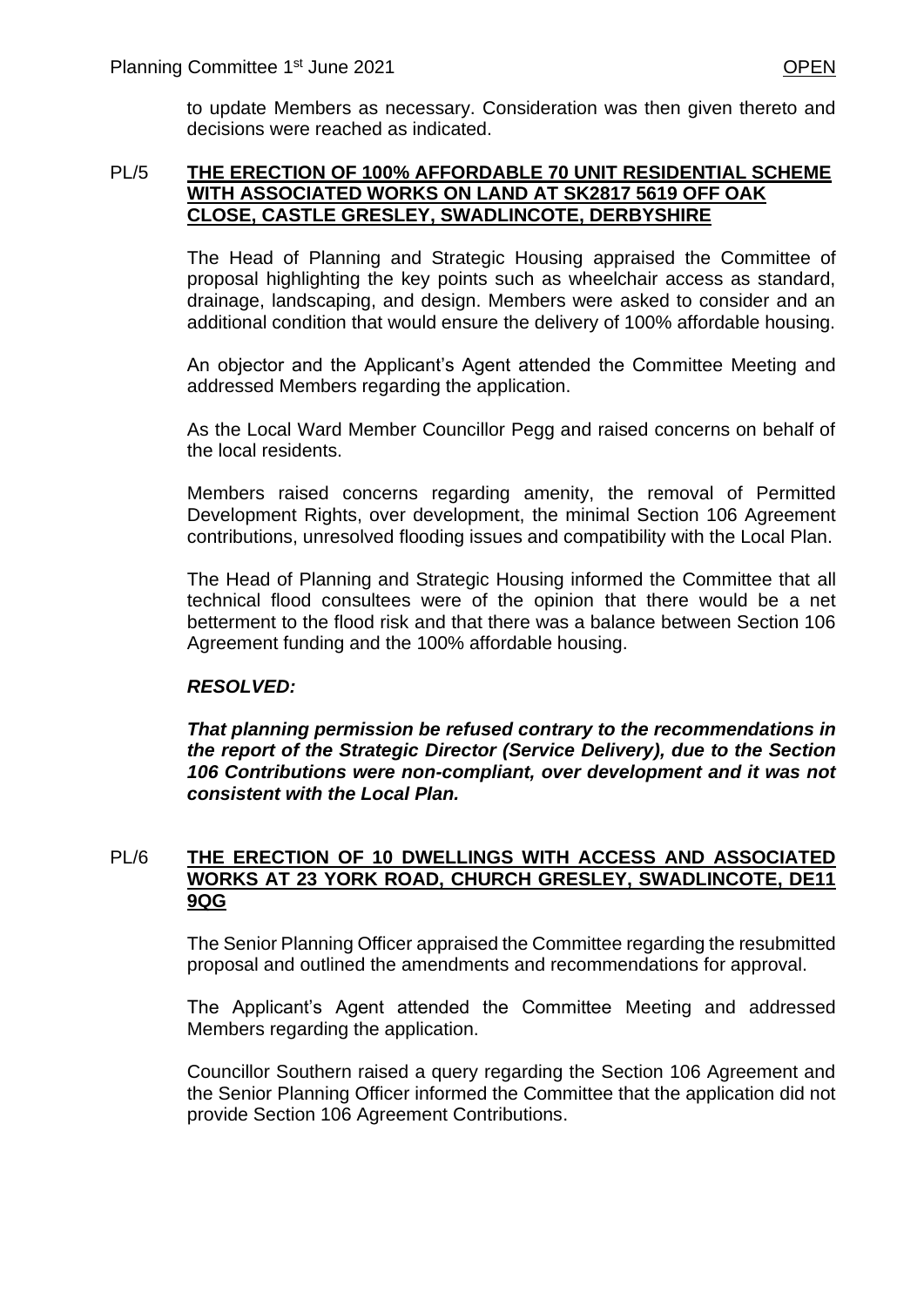# *RESOLVED:*

*That planning permission be granted as recommended in the report of the Strategic Director (Service Delivery), subject to the stated conditions.*

### PL/7 **CHANGE OF USE OF AGRICULTURAL LAND FOR THE EXTENSION OF EXISTING HARD STANDING FOR EXTERNAL STORAGE (B8) ON LAND NEAR BRANDONS POULTRY FARM, UNNAMED ROAD FROM COTE BOTTOM LANE TO BENT LANE, HEATHTOP, DERBY, DE65 5AY**

The Planning Delivery Team Leader appraised the Committee regarding the proposal

An objector attended the Committee Meeting and addressed Members regarding the application.

#### *RESOLVED:*

*That determination of the case be deferred pending a site visit.* 

### PL/8 **THE ERECTION OF A TWO STOREY REAR EXTENSION AT 7 HALL PARK, BARROW ON TRENT, DERBY, DE73 7HD**

The Senior Planning Officer appraised the Committee of the proposal and explained that the works could be carried out under Permitted Development Rights if they were built at separate times and that it was before Members due to the separation and the condition regarding parking.

# *RESOLVED:*

*That planning permission be granted as recommended in the report of the Strategic Director (Service Delivery), subject to the stated conditions.*

### PL/9 **THE FORMATION OF PEDESTRIAN ACCESS TO CAR PARK AT MELBOURNE SPORTS PAVILION, COCKSHUT LANE, MELBOURNE, DERBY, DE73 8DG**

The Planning Delivery Team Leader appraised the Committee regarding the proposal for the Sporting Partnership to create access to the footpath.

#### *RESOLVED:*

*That planning permission be granted as recommended in the report of the Strategic Director (Service Delivery), subject to the stated conditions.*

#### PL/10 **CONSTRUCTION OF PROPOSED NEW AGRICULTURAL ROAD ON LAND AT SK3528 8771, BARROW LANE, SWARKESTONE, DERBY**

The Planning Delivery Team Leader appraised the Committee regarding the proposal to install an agriculture track from a current drop kerb and informed